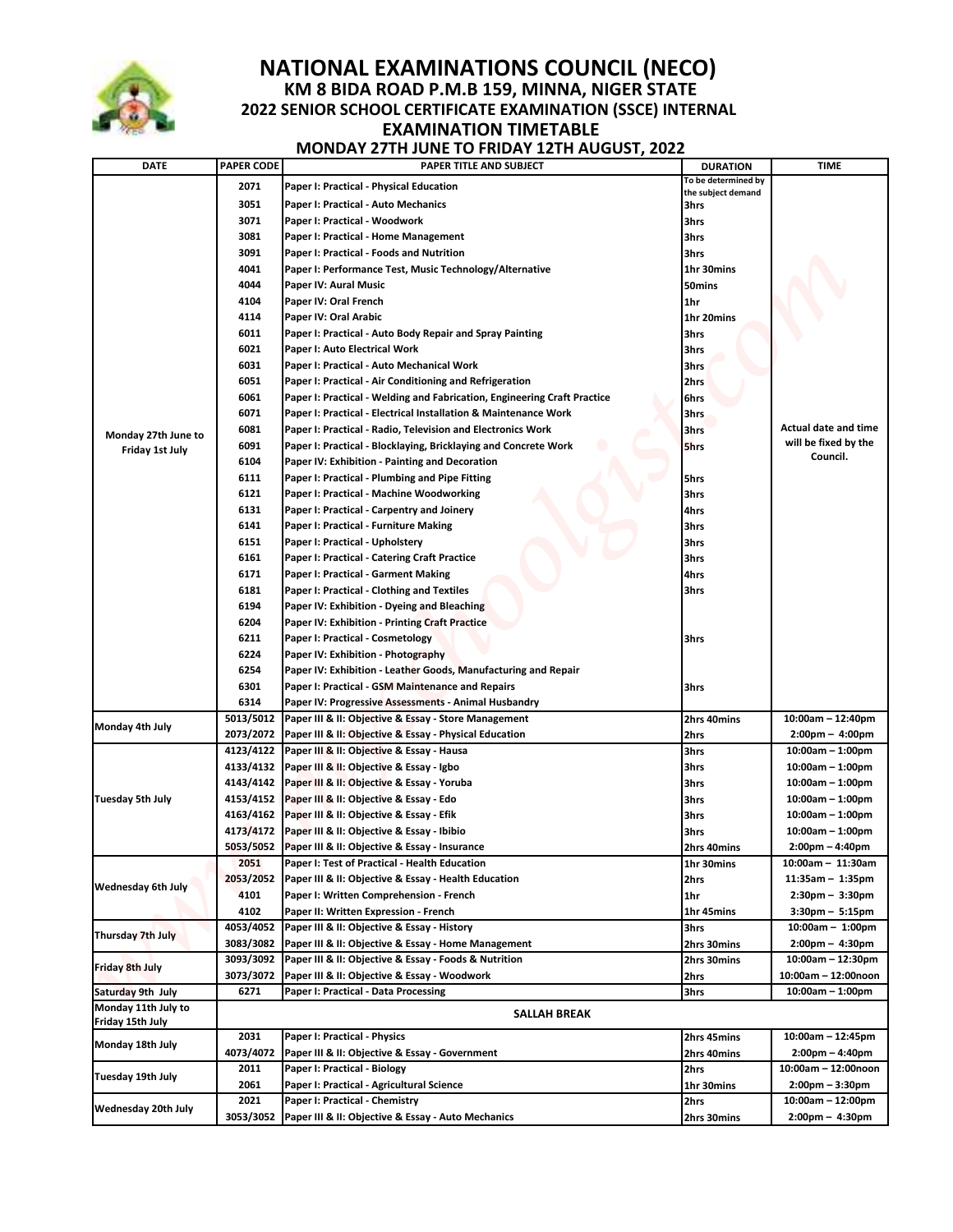|                             | 1023                   | Paper III: Objective - General Mathematics                                                         | 1hr 45mins          | $10:00am - 11:45am$                                      |
|-----------------------------|------------------------|----------------------------------------------------------------------------------------------------|---------------------|----------------------------------------------------------|
| Thursday 21st July          | 1022                   | Paper II: Essay - General Mathematics                                                              | 2hrs 30mins         | $12:00 \text{pm} - 2:30 \text{pm}$                       |
|                             | 4043/4042              | Paper III & II: Objective & Essay - Music                                                          | 2hrs 30mins         | $3:00$ pm – 5:30pm                                       |
|                             | 4063/4061              | Paper III & I: Objective & Practical / Physical - Geography                                        | 2hrs 30mins         | $10:00am - 12:30pm$                                      |
| Friday 22nd July            | 4092                   | Paper II: Drama & Poetry - Literature in English                                                   | 1hr 40mins          | $3:00 \text{pm} - 4:40 \text{pm}$                        |
|                             | 3074                   | Paper IV: Drawing & Design - Woodwork                                                              | 2hrs                | $3:00 \text{pm} - 5:00 \text{pm}$                        |
| Saturday 23rd July          | 2081                   | Paper 1: Practical - Computer Studies                                                              | 3hrs                | 10:00 am - 1:00pm                                        |
| Monday 25th July            | 2023/2022              | Paper III & II: Objective & Essay - Chemistry                                                      | 3hrs                | $10:00am - 1:00pm$                                       |
|                             | 4093/4094              | Paper III & IV: Objective & Prose - Literature in English                                          | 2hrs 15mins         | $10:00$ pm – 12:15pm                                     |
|                             | 5023/5022              | Paper III & II: Objective, Theory & Practice - Financial Accounting                                | 3hrs 50mins         | $2:00 \text{pm} - 5:50 \text{pm}$                        |
|                             | 3013/3014              | Paper III & IV: Objective & Drawing - Technical Drawing                                            | 2hrs 30mins         | $2:00 \text{pm} - 4:30 \text{pm}$                        |
| Tuesday 26th July           | 2013/2012              | Paper III & II: Objective & Essay - Biology                                                        | 2hrs 30mins         | $10:00am - 12:30pm$                                      |
|                             | 3031                   | Paper I: Practical - Basic Electricity                                                             | 3hrs                | $2:00 \text{pm} - 5:00 \text{pm}$                        |
|                             | 1012/1013              | Paper II & III: Essay & Objective - English Language                                               | 2hrs 45mins         | $10:00am - 12:45pm$                                      |
| Wednesday 27th July         | 1014                   | Paper IV: Test of Orals - English Language                                                         | 45mins              | $1:00 \text{pm} - 1:45 \text{pm}$                        |
|                             | 4033/4032<br>2033/2032 | Paper III & II: Objective & Essay - Visual Art                                                     | 3hrs                | $2:30$ pm – 5:30pm                                       |
| Thursday 28th July          | 5033/5032              | Paper III & II: Objective & Essay - Physics<br>Paper III & II: Objective & Essay - Commerce        | 3hrs<br>2hrs 40mins | $10:00am - 1:00pm$<br>$10:00am - 12:40pm$                |
|                             | 4013/4012              | Paper III & II: Objective & Essay - Christian Religious Studies                                    | 2hrs 30mins         | $2:00 \text{pm} - 4:30 \text{pm}$                        |
|                             | 4023/4022              | Paper III & II: Objective & Essay - Islamic Studies                                                | 2hrs 30mins         | $2:00 \text{pm} - 4:30 \text{pm}$                        |
| Friday 29th July            | 2063/2062              | Paper III & II: Objective & Essay - Agricultural Science                                           | 2hrs 30mins         | $10:00am - 12:30pm$                                      |
|                             | 4034                   | Paper IV: Creative Design - Visual Art                                                             | 3hrs                | $10:00am - 1:00pm$                                       |
| Monday 1st August           | 4031                   | Paper I: Drawing - Visual Art                                                                      | 3hrs                | $2:00 \text{pm} - 5:00 \text{pm}$                        |
|                             | 3033/3032              | Paper III & II: Objective & Essay - Basic Electricity                                              | 2hrs 15mins         | $2.30pm - 4:45pm$                                        |
|                             | 6101                   | Paper I(b): Painting and Decoration (Practical)                                                    | 6hrs                | $10:00am - 4:00pm$                                       |
|                             | 6191                   | Paper I(b): Dyeing and Bleaching (Practical)                                                       | 6hrs                | $10:00am - 4:00pm$                                       |
|                             | 6201                   | Paper I(b): Printing Craft Practice (Practical)                                                    | 6hrs                | $10:00am - 4:00pm$                                       |
|                             | 6221                   | Paper I(b): Photography (Practical)                                                                | 6hrs                | $10:00am - 4:00pm$                                       |
|                             | 6251                   | Paper I(b): Leather Goods Manufacturing and Repair (Practical)                                     | 6hrs                | $10:00am - 4:00pm$                                       |
| Tuesday 2nd August          | 6231                   | Paper I: Practical - Mining                                                                        | 2hrs                | 10:00am - 12:00noon                                      |
|                             | 6321                   | Paper I: Practical - Fisheries                                                                     | 1hr 30mins          | $10:00$ am - 11:30am                                     |
|                             | 6311                   | Paper I: Practical - Animal Husbandry                                                              | 1hr 30mins          | $10:00$ am - 11:30am                                     |
|                             | 6261                   | Paper I: Practical - Stenography                                                                   | 1hr 17mins          | $10:00am - 11:17am$                                      |
|                             | 6264                   | Paper IV: Practical - Stenography (Word Processing)                                                | 2hrs                | $2:00 \text{pm} - 4:00 \text{pm}$                        |
|                             | 3021                   | Paper I: Practical - Metal Work                                                                    | 3hrs                | $2:00 \text{pm} - 5:00 \text{pm}$                        |
|                             | 6053/6052              | Paper III & II: Objective & Essay - Air-Conditioning & Refrigeration                               | 1hr 40mins          | $10:00$ am - 11:40am                                     |
|                             |                        | 6073/6072 Paper III & II: Objective & Essay - Electrical Installation & Maintenance Work           | 2hrs                | 10:00am - 12:00noon                                      |
|                             |                        | 6093/6092   Paper III & II: Objective & Essay - Blocklaying, Bricklaying & Concrete Work           | 2hrs                | 10:00am - 12:00noon                                      |
|                             |                        | 6123/6122 Paper III & II: Objective & Essay - Machine Woodworking                                  | 1hr 40mins          | $10:00am - 11:40am$                                      |
|                             | 6133/6132              | Paper III & II: Objective & Essay - Carpentry & Joinery                                            | 2hrs                | 10:00am - 12:00noon                                      |
|                             | 6173/6172              | Paper III & II: Objective & Essay - Garment Making                                                 | 2hrs 30mins         | $10:00am - 12:30pm$                                      |
|                             | 6333/6332              | Paper III & II: Objective & Essay - Marketing                                                      | 2hrs 40mins         | $10:00am - 12:40pm$                                      |
|                             | 6153/6152              | Paper III & II: Objective & Essay - Upholstery                                                     | 1hr 30mins          | 10:00am - 11:30am                                        |
| <b>Wednesday 3rd August</b> | 6263/6262              | Paper III & II: Objective & Essay - Stenography                                                    | 2hrs                | 10:00am - 12:00noon                                      |
|                             | 6313/6312              | Paper III & II: Objective & Essay - Animal Husbandry                                               | 2hrs                | 10:00am - 12:00noon                                      |
|                             | 6323/6322              | Paper III & II: Objective & Essay - Fisheries                                                      | 2hrs                | 10:00am - 12:00noon                                      |
|                             | 6101                   | Paper I(a): Painting and Decoration (Report Writing)                                               | 2hrs                | 10:00am - 12:00noon                                      |
|                             | 6191                   | Paper I(a): Dyeing and Bleaching (Report Writing)                                                  | 2hrs                | 10:00am - 12:00noon                                      |
|                             | 6201                   | Paper I(a): Printing Craft Practice (Report Writing)                                               | 2hrs                | 10:00am - 12:00noon                                      |
|                             | 6221                   | Paper I(a): Photography (Report Writing)                                                           | 2hrs                | 10:00am - 12:00noon                                      |
|                             | 6251                   | Paper I(a): Leather Goods Manufacturing and Repair (Report Writing)                                | 2hrs                | 10:00am - 12:00noon                                      |
|                             | 4113/4112              | Paper III & II: Objective, Essay & Literature - Arabic                                             | 3hrs 30mins         | 2:00pm - 5:30pm                                          |
| Thursday 4th August         | 4083/4082              | Paper III & II: Objective & Essay - Economics                                                      | 3hrs                | $10:00am - 1:00pm$                                       |
|                             | 3061                   | Paper I: Drawing - Building Construction                                                           | 3hrs                | $2:00 \text{pm} - 5:00 \text{pm}$                        |
| Friday 5th August           | 4062                   | Paper II: Essay - Human and Regional Geography                                                     | 2hrs                | 10:00am - 12:00noon                                      |
| Monday 8th August           | 1033/1032              | Paper III & II: Objective & Essay - Civic Education                                                | 3hrs                | $10:00am - 1:00pm$                                       |
|                             | 3041<br>3011           | Paper I: Practical - Electronics<br>Paper I: Practical - Technical Drawing                         | 3hrs<br>3hrs        | $2:00 \text{pm} - 5:00 \text{pm}$<br>$10:00am - 1:00pm$  |
| Tuesday 9th August          | 2083/2082              |                                                                                                    |                     |                                                          |
|                             | 2043                   | Paper III & II: Objective & Essay - Computer Studies<br>Paper III: Objective - Further Mathematics | 3hrs<br>2hrs        | $2:00 \text{pm} - 5:00 \text{pm}$<br>10:00am - 12:00noon |
|                             | 2042                   | Paper II: Essay - Further Mathematics                                                              | 2hrs 30mins         | $12:15pm - 2:45pm$                                       |
|                             |                        |                                                                                                    |                     |                                                          |
| Wednesday 10th August       | 3063/3062              | Paper III & II: Objective & Essay - Building Construction                                          | 2 hrs               | $3:30$ pm - 5:30pm                                       |